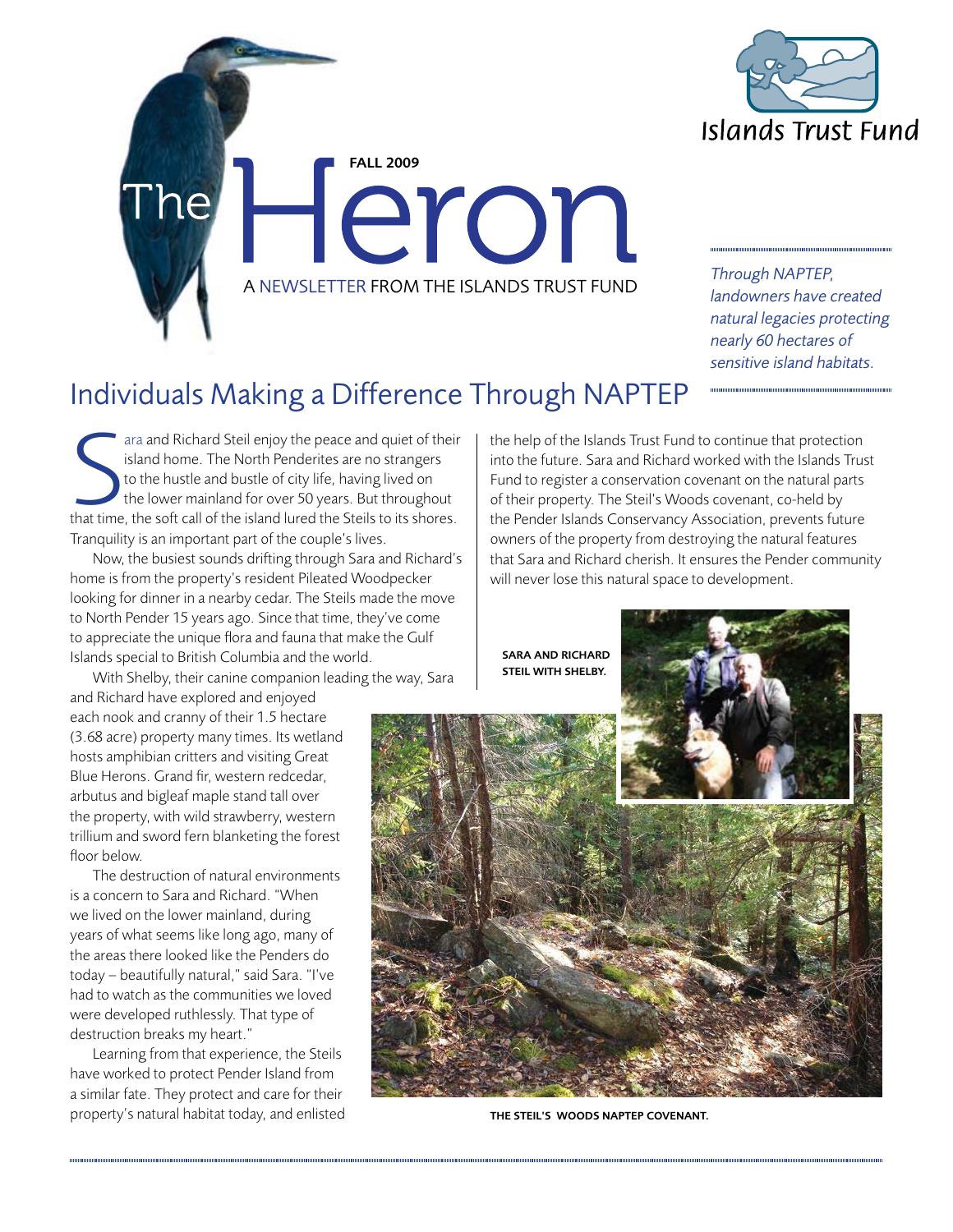### CONTINUED FROM PAGE 1

In recognition of this legacy, the Steils receive a 65% exemption on their annual property taxes through the Natural Area Protection Tax Exemption Program (NAPTEP). Administered by the Islands Trust Fund, NAPTEP lessens the property tax burden of conservation-minded landowners.

We applaud Sara and Richard for their commitment to land

conservation and nature, and for their support in protecting significant island habitat. But they will tell you it's only part of their nature. "We only want to make sure we can do our part in ensuring Pender remains natural into the future" said Sara. "It means the world to me to know that this place will be protected beyond my lifetime."

## Every Story Has A Beginning

s one of the first covenant donors to enter the<br>
Natural Area Protection Tax Exemption Program<br>
(NAPTEP), Nina Raginsky helped us create the<br>
MAPTEP we have today. She blazed the trail for the<br>
many conservation-minded lan Natural Area Protection Tax Exemption Program (NAPTEP), Nina Raginsky helped us create the NAPTEP we have today. She blazed the trail for the registering covenants on their own properties. By acting as an eco-conscious caretaker for her land, Nina sets an example of how we can live in harmony with the environment around us.

Nina donated the Walter Bay NAPTEP Covenant on Salt Spring Island. The covenant area is rich in cultural history, traditionally used by Coast Salish First Nations as demonstrated by a 5,000-year-old midden site on the property. The waterfront property protects riparian area around Mawhinna Creek as it empties into Ganges Harbour. Species-at-risk inhabit the property, such as Western Grebe, Great Blue Heron, and Common Wood-nymph butterfly. Beyond the covenant boundaries, Harbour Porpoise venture to the refuge provided by the bay to give birth. Nina's covenant is part of a larger provincial and federal effort to protect Walter Bay, its shoreline and upland area. The area is safeguarded by the Ministry of Environment for fish and wildlife purposes and the bay itself is closed to boaters to protect the natural fish nursery.

Since Nina's donation, sixteen other NAPTEP covenants have been donated to the Islands Trust Fund. The program protects nearly 60 hectares (150 acres) of natural habitat on the islands. Thank you to Nina and all the other conservation champions who preserve special places in the Islands Trust Area.



WALTER BAY NAPTEP COVENANT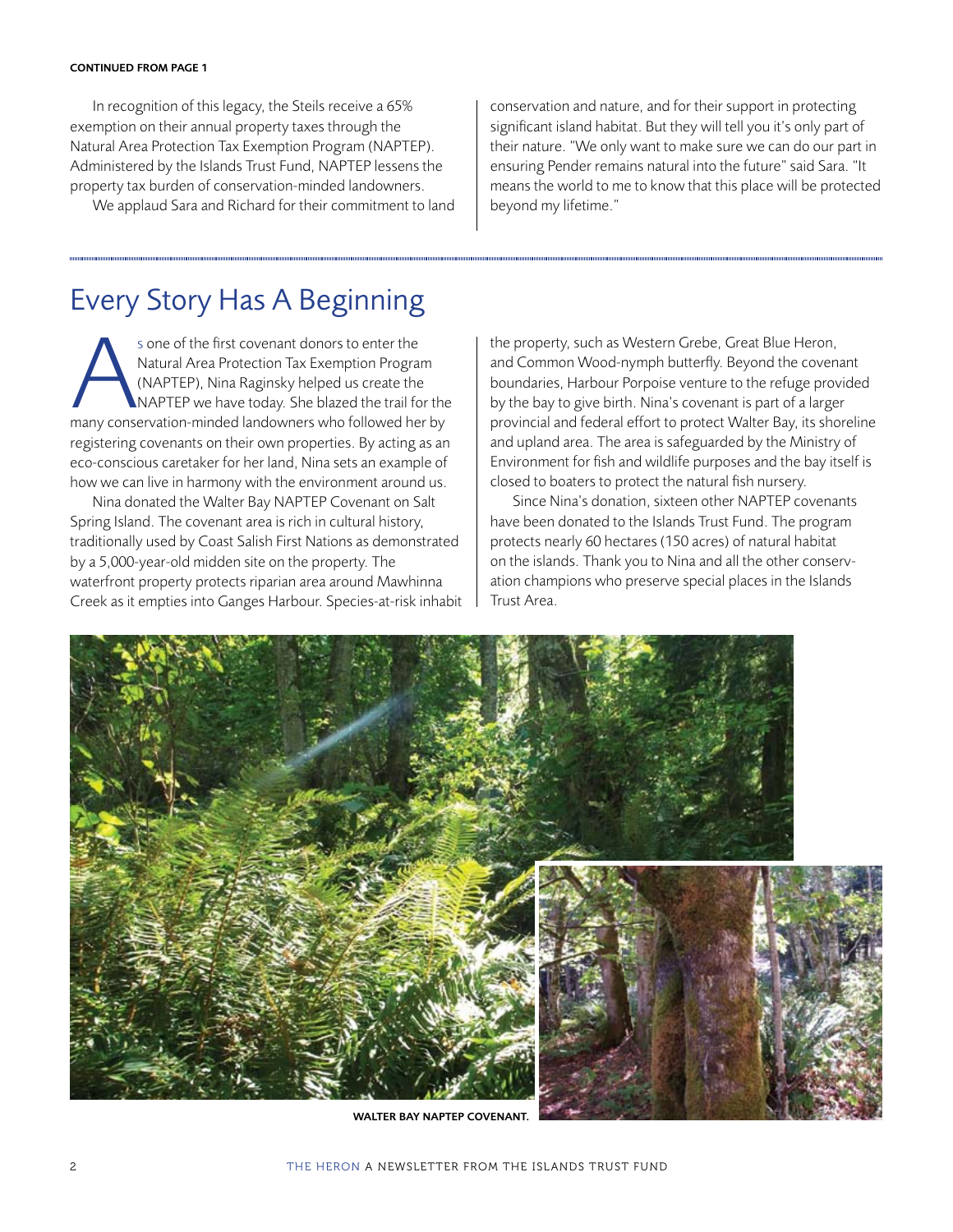## Message from the Chair

You and I care for a very special place. The islands hold 46<br>percent of British Columbia's globally significant Coastal<br>Douglas-fir ecosystems. The region serves as a stronghold<br>the highest density of species at-risk in th ou and I care for a very special place. The islands hold 46 percent of British Columbia's globally significant Coastal Douglas-fir ecosystems. The region serves as a stronghold for the highest density of species at-risk in the province; more of creatures hovering on the edge of survival here ranges from Edith's Checkerspot butterfly, to Sharp-tailed Snake, to the yellow montane violet.

I don't find comfort in knowing that the ecosystems we share the islands with are in such danger. But I do celebrate our ability to do something about it. The conservation of special places, like the islands of the Trust Area, has been my life's passion. I'm excited to join you in protecting the homes and habitats of this region's species at-risk.

The Islands Trust Fund works with local conservancies and community groups to preserve island habitats. Each year we embark on new partnerships to conserve special places. Since 1990, we have acquired 19 nature reserves and have signed 58 conservation covenants with private landowners. Since 2005 alone, the amount of land protected by the Fund increased by 64 percent.

We've been busy, and our many partners and supporters have been busy. Without your help and dedication to this crucial work, this vital habitat might not have been safeguarded for the future. We understand that you may have many priorities in life, but I hope that the preservation of island ecosystems is high on your list. I want to take this time to assure you that it remains at the top of ours. We made a promise to you to protect these properties in perpetuity, and we will keep it. We are firmly committed to the long-term stability of the ecosystem values we protect today. And with your help, we look forward to increasing the areas protected in the future.

Tough economic times force us to assure the certainty of our future. Acquiring and continuing to protect the habitat we care for costs money. The Trust Fund Board is committed to ensuring a lack of funds is never an excuse to let our guard down in the effort to protect the islands. We are working to diversify and stabilize our funding sources, and create safeguards for the future maintenance of existing protected areas. If you want to help us build these safeguards, please contact me or our staff and we would be happy to discuss how we can ensure that our protected areas – your community natural treasures – remain safe and pristine forever.

I want you to know the Islands Trust Fund board and staff are here for the long term and will keep rising to the challenge of protecting the Trust Area. With your help, we will continue to support individuals and communities working to preserve special places throughout these remarkable islands.

Christhe longuimon

Christine Torgrimson Trust Fund Board Chair

## **Transitions**

his August, we<br>
said good-bye to<br>
Trust Fund Board<br>
member Bruce<br>
Whittington. Bruce sat on his August, we said good-bye to Trust Fund Board member Bruce the Board for more than five years, contributing vital

*"I thought this must be the most spectacular place I'd ever seen".*

ecosystem knowledge to the work of the Islands Trust Fund. We appreciate the opportunity to work with Bruce, and wish him the best in his new elected role as Councillor of the Town of Ladysmith.

Community and Rural Development Minister Bill Bennett appointed a new member, Robert Grant, to the Trust Fund Board. Robert practices civil litigation in Vancouver as a partner with the national Heenan Blaikie law firm. He holds a Bachelor of Law

and Masters of Science from the University of British Columbia and a Masters of Law from Harvard Law School.

When Robert first visited the Gulf Islands in 1999, he fell in love with the seductive landscape, "I thought this must be the most spectacular place I'd



ever seen". After becoming a Denman Island property owner in 2002, Robert quickly became aware of the growing pressures facing island ecosystems. "After discovering how quickly the natural environment of the islands could be lost without public oversight, I wanted to preserve these remarkably diverse landscapes for the enjoyment of future generations" said Robert. "I hope I can begin that work with my appointment to the Trust Fund Board".

The Trust Fund Board consists of three elected trustees and up to three members of the public appointed by the Minister. To view the names, biographies and contact information of the current Board members, please visit the Islands Trust Fund [at h](http://www.islandstrustfund.bc.ca/about-us/our-staff-and-board.aspx)[ttp://www.islandstrustfund.bc.ca/contact/](http://www.islandstrustfund.bc.ca/contact/board.cfm) [board.cfm](http://www.islandstrustfund.bc.ca/contact/board.cfm)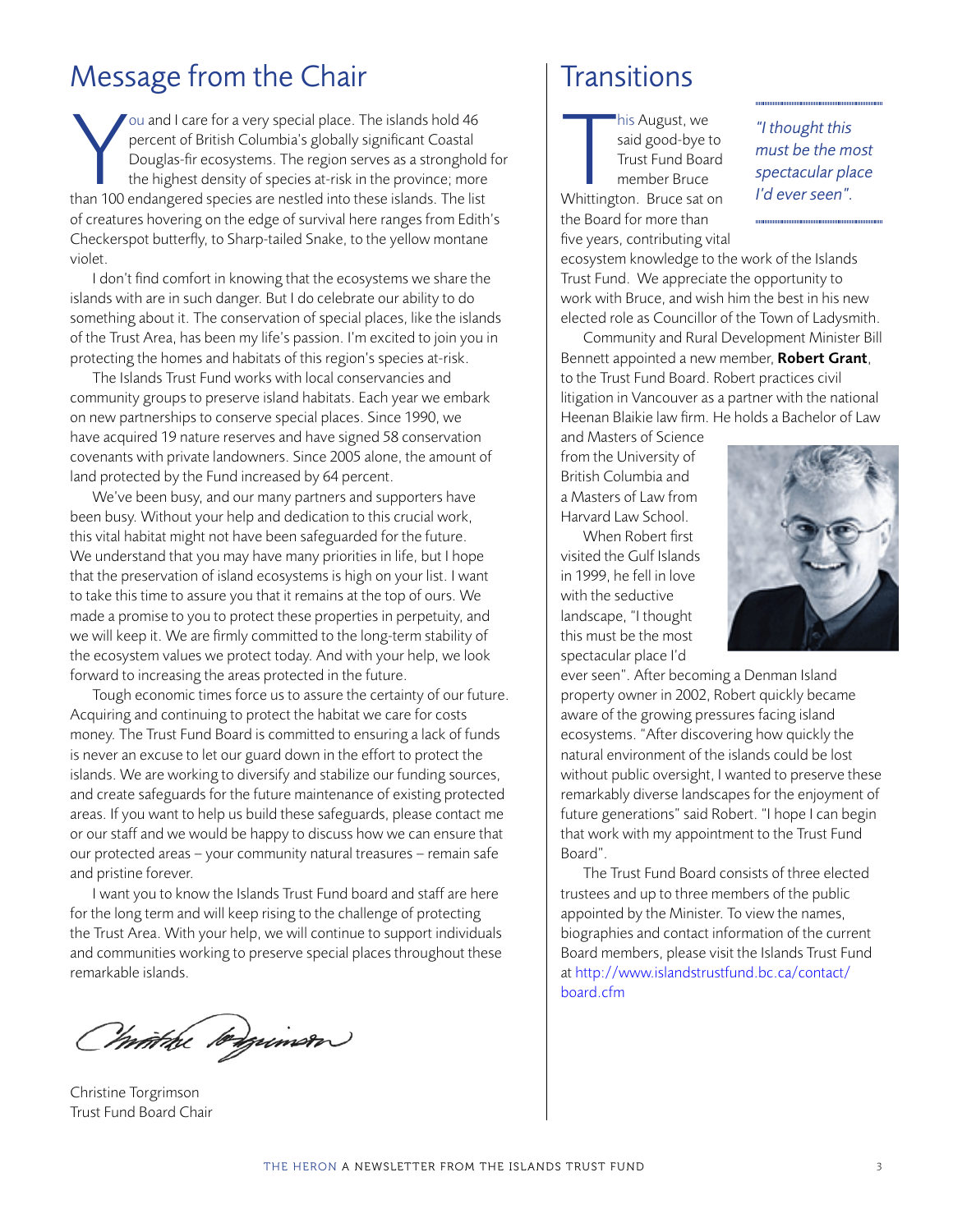## Mount Artaban Nature Reserve: a Profile of a Special Place

Hiking the Mount Artaban trail.



Celebrating the protection of a special place, Mount Artaban Nature Reserve.

Inder blue summer skies, the Mount<br>Artaban Nature Reserve filled with<br>pride as Gambier islanders gathered<br>recently to celebrate the grand openi<br>of the newly protected area. The ceremony was Artaban Nature Reserve filled with pride as Gambier islanders gathered recently to celebrate the grand opening a landmark event for the community and the Gambier Island Conservancy, who led the funding campaign to protect the mountain.

"With many of the fundraising campaign's key contributors present, the grand opening was as much a tribute to the community's spirit and vision as it was a celebration of the natural legacy created by the protection of the mountain," said Christine Torgrimson, Chair of the Trust Fund Board. "Due to the outstanding generosity of private individuals, businesses, local governments and community groups, the permanent protection of Mount Artaban will forever be a reality. "

The highlight of the day's event was a hike to the mountain's summit. The celebrants, aged 11 months to more than 70 years, enthusiastically made the 614-metre climb to the top of Mount Artaban where stories were shared about the history of the mountain's protection. The demanding climb to the peak was a fitting way to commemorate the community's long journey to protect Mount Artaban.

For the Islands Trust Fund, the journey to preserve Mount Artaban doesn't end here. The habitats we protect depend on us to maintain them into the future. Mount Artaban Nature Reserve is home to old-growth trees, a wetland, several at-risk plant communities and a source of clean water for the surrounding community and aquatic habitats below. With the help of the community, the Islands Trust Fund recently completed a management plan for the property, which sets out the best methods to preserve these features for the future. The Islands Trust Fund is grateful to islanders for not only helping with acquisition campaigns on the islands, but also for the help and local knowledge they provide in the management of our properties. Together, we can work to ensure the ecosystem values we all worked so hard to protect will continue to delight generations to come, through effective stewardship and care.

Those interested in learning more about the management of the Mount Artaban Nature Reserve can view the management plan online at [http://www.islandstrustfund.bc.ca/mgmtplans](http://www.islandstrustfund.bc.ca/mgmtplans.cfm)[.](http://www.islandstrustfund.bc.ca/about-us/our-publications.aspx#mp) [cfm](http://www.islandstrustfund.bc.ca/mgmtplans.cfm)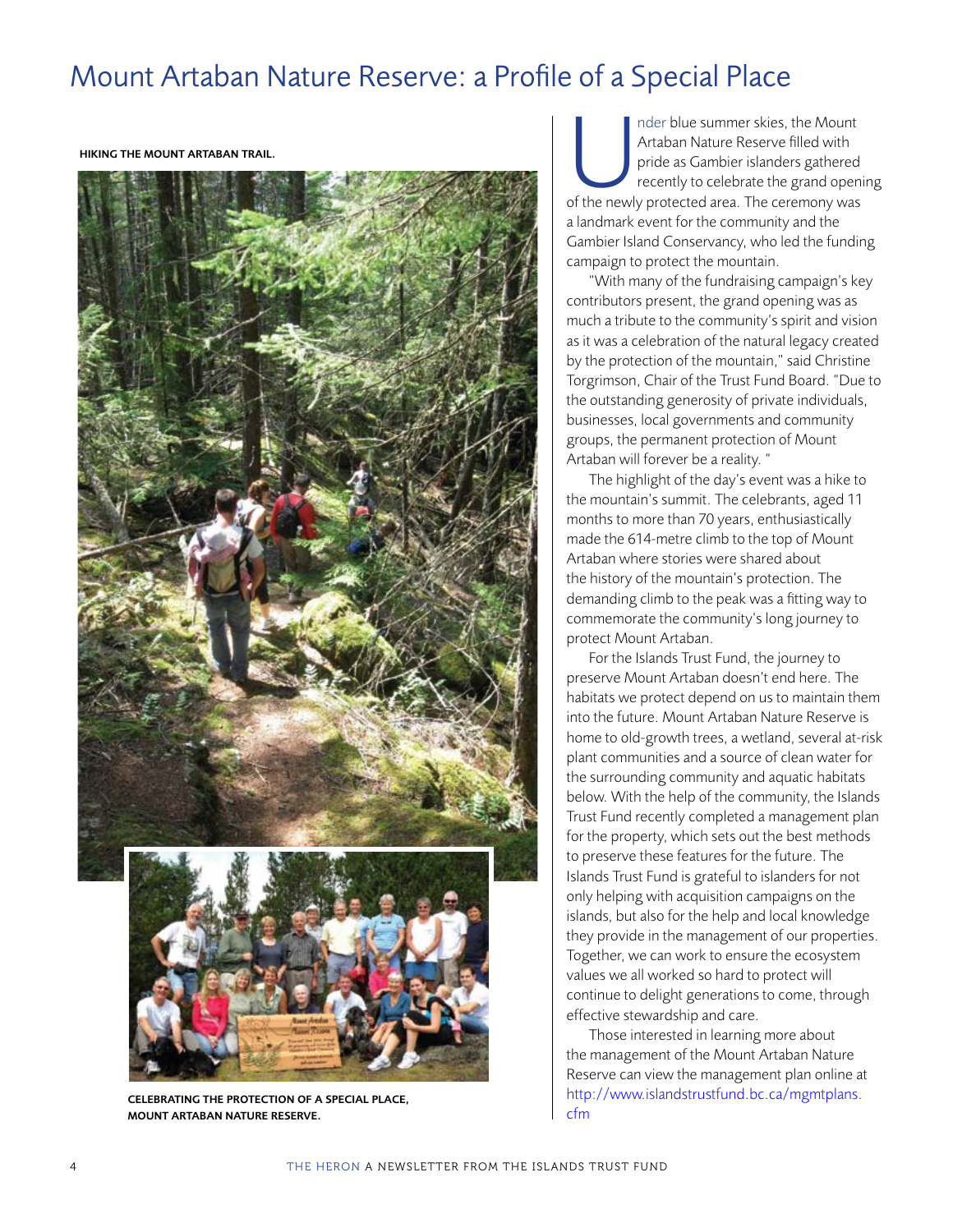# Where Have All the Flowers Gone…

of just flowers, but frogs, songbirds, snakes and<br>
butterflies too.<br>
The Gulf Islands are ecologically unique within<br>
Canada. A diversity of plants and animals—many<br>
of them rare—should be thriving in our area's Mediterran butterflies too. The Gulf Islands are ecologically unique within Canada. A diversity of plants and animals—many type climate. But human activities have altered much of the rich mosaic of ecosystems that once covered the islands. Today, the remaining fragments scattered throughout the islands are called *sensitive ecosystems.*

Sensitive ecosystems need to be preserved and protected not only for our communities, but also for the at-risk species that rely on them for habitat. Sensitive ecosystems protect biodiversity, contribute to wildlife corridors and provide learning and recreational opportunities for all of us.

The first step in protecting sensitive ecosystems is to figure out what natural habitat is left and where it is. To do this, the Islands Trust Fund and the Islands Trust has partnered to create Ecosystem Mapping for the entire Trust Area. The maps, based on field data collection and aerial photographs, identify the location of ecosystems on each island in the Trust Area. We hope these Ecosystem maps will provide a strong scientific basis for better habitat protection on the islands.

### Have fun exploring your island with the virtual and actual mapping tools used to create your community's Ecosystem Maps

Join Kate Emmings, Ecosystem Protection Specialist with the Islands Trust Fund, as she takes a journey into the world of ecosystem mapping. Kate will be hosting community open houses on nine of the thirteen major Islands Trust islands throughout November to review the new mapping and receive your feedback. Drop in early to learn how and why the maps were created, and how they might be used by your community. Stick around to interact with the digital mapping displays and 3-D air photo viewing that will enable you to dive into the many layers of ecosystem mapping. Come out and try your hand at mapping. Everyone is welcome.

| <b>ISLANDS</b>                | <b>DATE AND TIME</b>                                    | <b>LOCATION</b>                                                      |
|-------------------------------|---------------------------------------------------------|----------------------------------------------------------------------|
| <b>GAI IANO</b>               | FRIDAY, NOVEMBER 6TH, 2009<br>$2:00PM - 5:00PM$         | <b>GALIANO COMMUNITY HALL</b><br>(SOUTH END)                         |
| <b>SALT SPRING</b>            | SATURDAY, NOVEMBER 7TH, 2009<br>$9:30AM - 12:30PM$      | <b>FULFORD COMMUNITY HALL</b>                                        |
| <b>SALT SPRING</b>            | SATURDAY, NOVEMBER 7TH, 2009<br>$2:00PM - 5:00PM$       | <b>ARTSPRING</b>                                                     |
| <b>SOUTH</b><br><b>PENDER</b> | THURSDAY, NOVEMBER 26TH, 2009<br>$12:00PM - 3:00PM$     | <b>SOUTH PENDER FIRE HALL</b>                                        |
| <b>SATURNA</b>                | SUNDAY, NOVEMBER 15TH, 2009<br>$1:00PM - 3:00PM$        | <b>SATURNA COMMUNITY HALL</b>                                        |
| <b>LASOUETI</b>               | SATURDAY, NOVEMBER 21ST 2009<br>$11:00AM - 1:00PM$      | <b>LASQUETI ARTS CENTRE</b>                                          |
| <b>HORNBY</b>                 | SUNDAY, NOVEMBER 22ND 2009<br>$1:00PM - 4:00PM$         | <b>HORNBY COMMUNITY HALL</b>                                         |
| <b>DENMAN</b>                 | MONDAY, NOVEMBER 23RD 2009<br>$3:00PM - 6:00PM$         | <b>CONSERVANCY ROOM, MARCUS</b><br><b>ISBISTER OLD SCHOOL CENTRE</b> |
| <b>THETIS</b>                 | SATURDAY, NOVEMBER 28TH 2009<br>$2:00PM - 5:00PM$       | <b>FORBES HALL</b>                                                   |
| <b>GABRIOLA</b>               | <b>SUNDAY, NOVEMBER 29TH 2009</b><br>$11:00AM - 3:00PM$ | <b>AGRICULTURAL HALL</b>                                             |



Woodland ecosystem. photo by Emily Gonzales. **Barbara**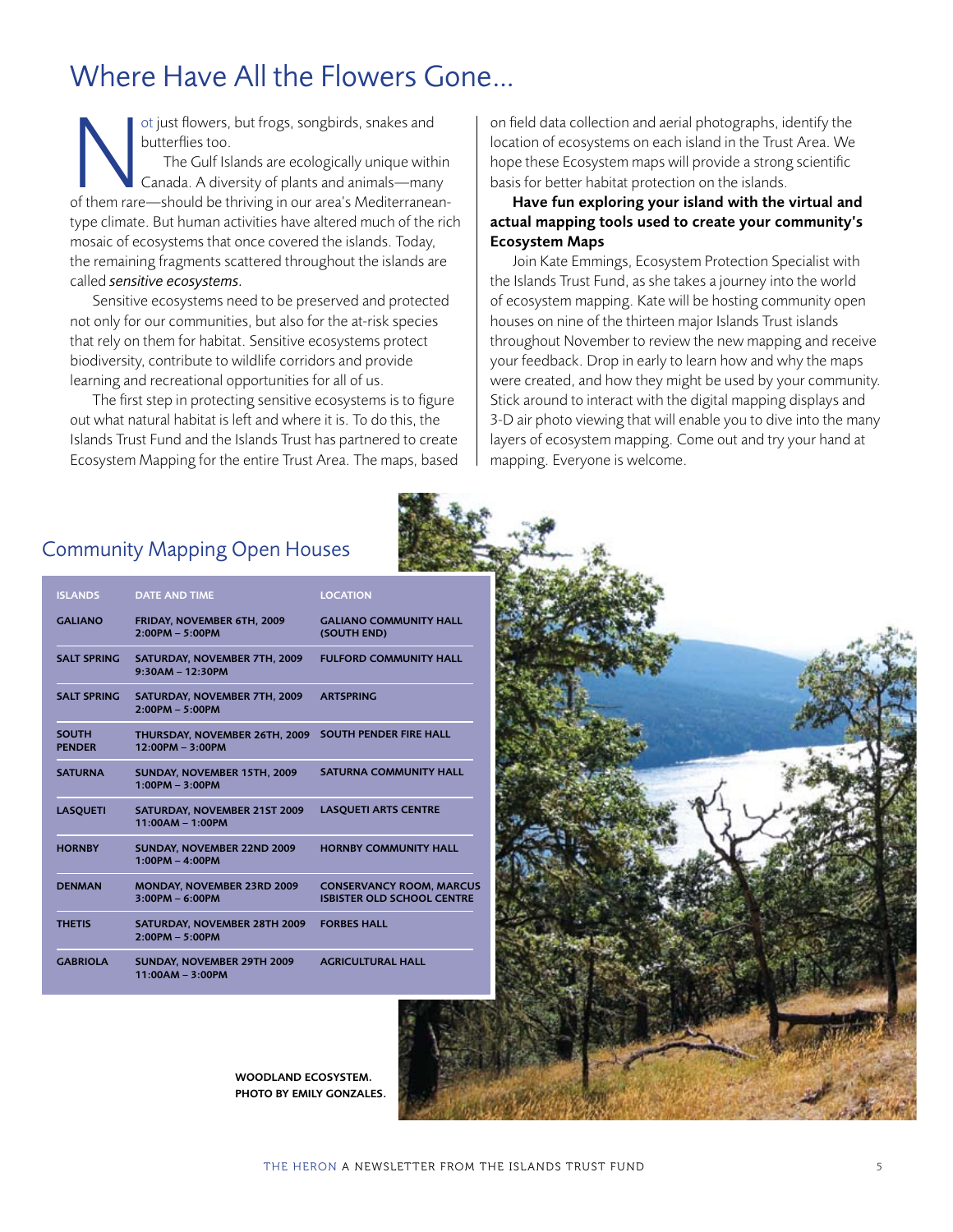# Staying True to Ruby's Legacy

enerous donors breathed new life into the Ruby<br>Alton Nature Reserve this year. The Salt Spring<br>Island Foundation and Salt Spring Island's Benjar<br>Moore and More store helped the reserve's<br>caretakers restore and refresh Ruby Alton Nature Reserve this year. The Salt Spring Island Foundation and Salt Spring Island's Benjamin Moore and More store helped the reserve's

Simone and David Bova have lived at and cared for the Ruby Alton Nature Reserve on Salt Spring Island since 2007. The Bova's practical skills, attention to detail and respect for Ruby's vision have brought warmth and renewed activity back to the Ruby Alton Nature Reserve, making the property a safe and enjoyable place for the community and wildlife alike.

As with many seaside homes, the 1930s-era house had begun to display its age from its many years standing guard to Fulford Harbour and the Salish Sea. With a generous donation of exterior paint from Benjamin Moore and More, David diligently restored the weathered boards of the Ruby Alton house. The house now proudly boasts the sunny complexion reminiscent of when Ruby called it home.

Ruby was an avid gardener. but her famous gardens fell into disrepair without her hard-working hands to tend them. A grant from the Salt Spring Island Foundation and the pruning, planting and careful attention of the Bovas have restored some of the vibrant colour of Ruby's treasured gardens.

When Ruby Alton bequeathed her property through her will, she was clear in her wishes that this place remain a community space, enjoyed and loved for its beauty. The beach and meadow are open to the public and can be accessed by the entrance gate at 661 Isabella Point Road. For anyone interested in touring the home's rainwater harvesting demonstration site, appointments can be made through the Islands Trust Fund's office.



Thank you to the Salt Spring Island Foundation and Salt Spring Island's Benjamin Moore and More store for helping the Islands Trust Fund maintain Ruby's legacy for the community to enjoy

TOP INSET: Ruby Alton, photo Salt Spring Island Archives.

The Ruby Alton Nature Reserve house and gardens, bright and colourful.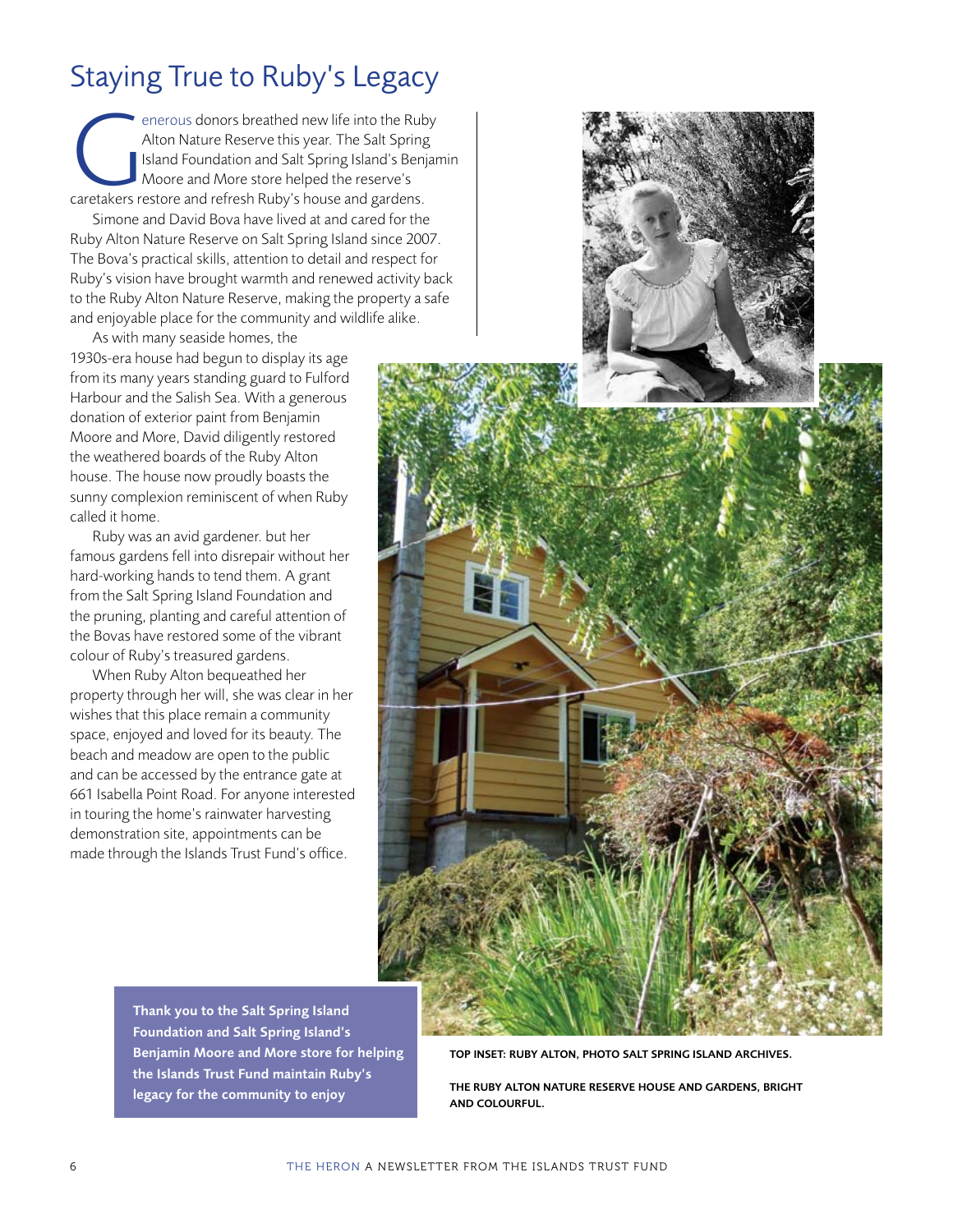## A Bequest for the Future

Implementation Salt Spring Island, Ruby Alton hel<br>
a bushel of wisdom about the water and land found<br>
around her home. She was intimate with the ways<br>
of the sea, the shore, her gardens and the forest.<br>
During her childhoo orn and raised on Salt Spring Island, Ruby Alton held a bushel of wisdom about the water and land found around her home. She was intimate with the ways of the sea, the shore, her gardens and the forest. food. That resourcefulness followed her through her adult life and she became a source of immense knowledge to her younger neighbours.

When Ruby was dying, her thoughts were on the future. She had watched in sadness as farmland and forests were wiped out for fancy houses and asphalt. Ruby, characteristic of her determined and plucky nature, set out to make a difference, even in her death. Ruby bequeathed her cherished property and a cash endowment to the Islands Trust Fund. Her forest, house, heritage orchard and gardens are now and forever protected as the Ruby Alton Nature Reserve. This land may have sustained her in life, but in death, her gift will forever sustain the land.

Many people, like Ruby, choose to leave a legacy at the end of their life through a bequest. A bequest is a gift to an organization made in a donor's Will. Such gifts can take a number of forms, including gifts of money, land, securities or personal property. Motivated by a love for nature, concern about degradation, or the wish to ensure that future generations continue to have access to natural features, people leaving bequests to conservation organizations across British Columbia are one of the main drivers to sustaining the beauty of this wild place.

With our core operating budget supported by the Islands Trust, the Islands Trust Fund is a stable, long-term organization that can dedicate 100% of all donations directly into 'on-theground' conservation work on the Gulf Islands. Whether we receive land or cash, we can assure donors that their gift will benefit island ecosystems and inhabitants in perpetuity.

To learn how to leave a lasting legacy to the Islands Trust Fund or another island conservancy in your area, please contact Christine Pritchard at the Islands Trust Fund at (250) 405-5171 (Victoria) or toll free through Enquiry BC at 1-800-663-7867 (604-660-2421 in Vancouver).

Bequests to conservation organizations across British Columbia are one of the main drivers to sustaining the beauty of this wild place.



# Partner Spotlight

onservation success in the Islands Trust Area would<br>
not be possible without dedicated community<br>
members. Many local island conservancies and<br>
community groups devote countless on-the-ground<br>
hours to protecting natural p not be possible without dedicated community members. Many local island conservancies and community groups devote countless on-the-ground continue to care for the future of the islands in the Strait of Georgia and Howe Sound.

### Galiano Conservancy Association

Celebrating its 20th anniversary this year, the Galiano Conservancy Association is one of the oldest communitybased land trusts in British Columbia. Formed in 1989 as an instrument for community-based acquisition and conservation of land and habitat, the conservancy has become a broadbased organization working to preserve, protect and enhance the quality of the human and natural environment on Galiano Island.

Galiano Conservancy Association conserves land through direct acquisition and provides access to nature for education purposes. The conservancy works closely with the local community school, providing interactive and engaging outdoor education programs. The conservancy also engages the community in ongoing ecological restoration programs.

Through its land conservation activities, the Galiano Conservancy Association is vital in helping the Islands Trust Fund achieve the objectives of the 2005-2010 Regional Conservation Plan for the Islands Trust Area. The conservancy's recent project – the acquisition of the Great Beaver Swamp not only protects the last remaining block of this large natural ecosystem, but also increases the number of protected wetland ecosystems in the Gulf Islands, where wetlands only constitute 0.8% of the land base. The Great Beaver Swamp is one of the largest wetlands on Galiano, an island where surface water is scarce – especially in the summer months. It provides valuable habitat for birds and amphibians and is a regular watering hole for Black-tailed deer, River otter, mink and other mammals. It also feeds Beaver Creek which flows northeast to Cable Bay.

In 2008, the Galiano Conservancy Association received a grant from the Islands Trust Fund's Opportunity Fund to help in its efforts to protect the Great Beaver Swamp. The donated funds helped in a boundary adjustment that added a missing piece of the swamp to the protected area. If you would like to join us in helping Galiano Conservancy Association and other conservancy organizations protect special places in the Gulf Islands through the Opportunity Fund, please visit our website at [http://www.islandstrustfund.bc.ca/donationform.](http://www.islandstrustfund.bc.ca/donationform.cfm) [cfm](http://www.islandstrustfund.bc.ca/donationform.cfm) [to make a donation or purchase the Islands Trust Fund 50](http://www.islandstrustfund.bc.ca/donate/give-now.aspx)  Special Places Birthday Calendar. 100% of all donations and sales proceeds go to supporting local conservation projects in the islands.